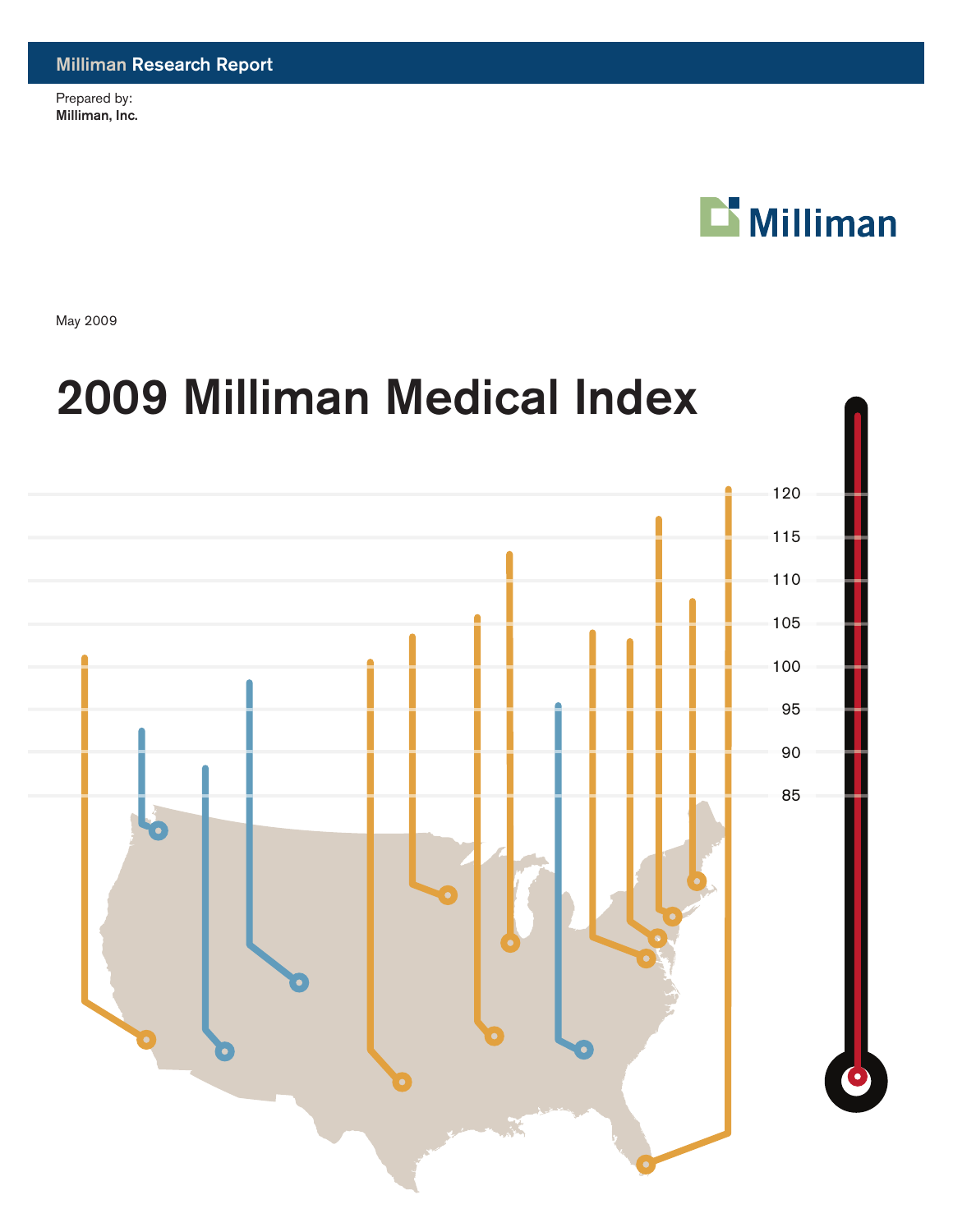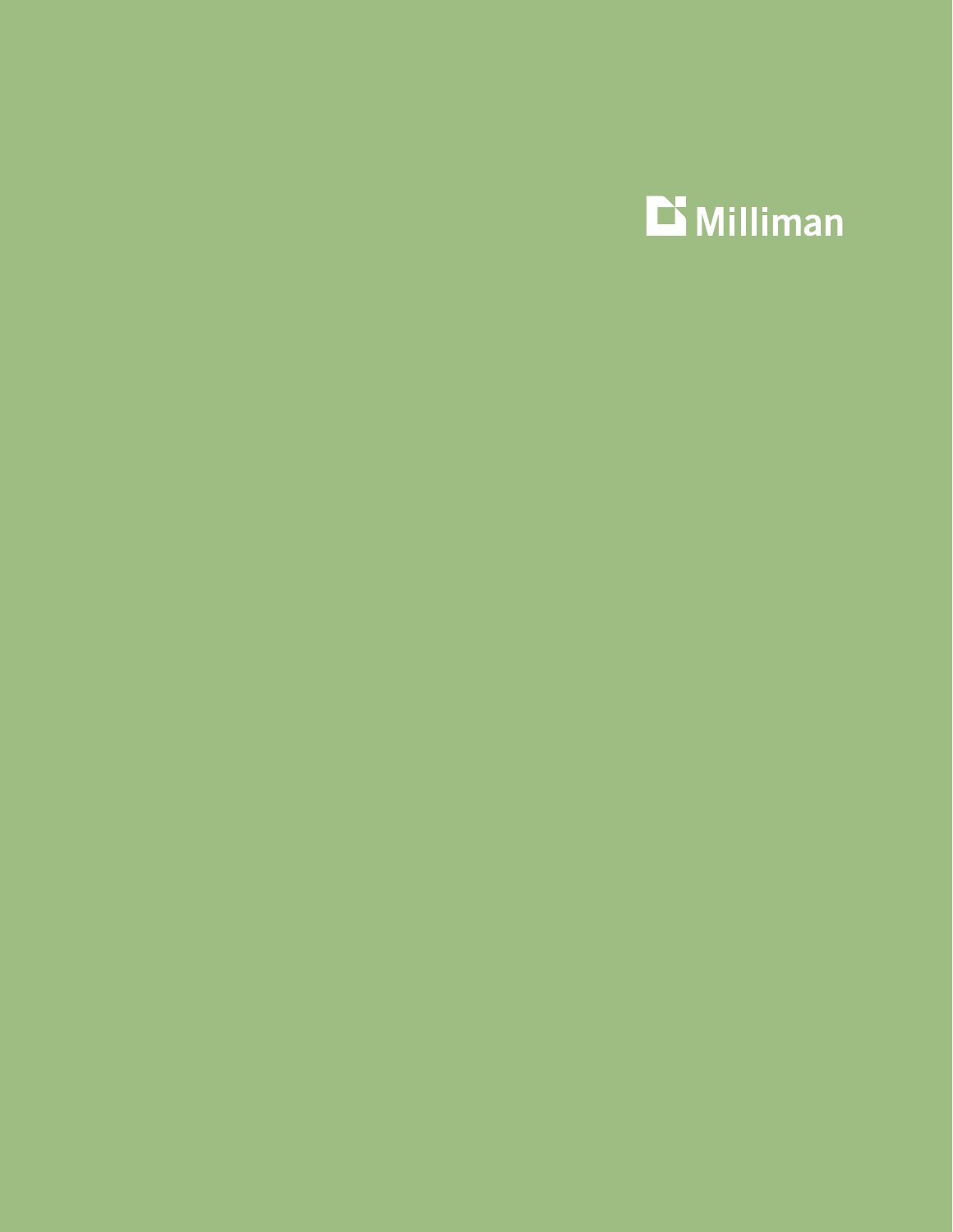# **Executive Summary**

The fifth annual Milliman Medical Index (MMI) measures average annual medical spending for a typical American family of four covered by an employer-sponsored preferred provider organization (PPO) program. The MMI provides a consistent benchmark of healthcare benefit costs by annually assessing the changes in those costs over the most recent five-year period.

The MMI looks at key components of actual medical spending and charts the changes in these components over time, including cost changes for employers and employees. In addition to national cost trends, the MMI includes results for 14 major American metropolitan areas to illustrate how widely medical costs can vary by region.

While the MMI has always had broad implications for the healthcare sector, it takes on new importance this year as the country embarks on a discussion of how best to reform the U.S. healthcare system. The MMI offers useful context that can inform this discussion by offering a cost benchmark for employer-provided coverage, which remains a primary source of healthcare insurance.

Key MMI findings include:

- The total 2009 medical cost for a typical American family of four is \$16,771, compared with the 2008 figure of \$15,609. This is a 7.4% increase from 2008 to 2009.
- This is the third straight year of decreasing cost trends. Even so, the \$1,162 increase is the highest since the 2006 increase of \$1,168, when cost trends were at 9.6%.
- • Every category of costs except inpatient and outpatient facility care experienced lower cost trends than last year.
- This is the third consecutive double-digit percentage increase in the amount that employees spend for healthcare services. This is primarily due to increased employee contributions, as out-of-pocket cost-sharing trends were more modest.
- The current economic environment has significant implications for healthcare costs. The consequences of employers' lost business, consumer insecurity, and provider revenue pressures affect healthcare utilization, charges for healthcare services, and who pays for the healthcare. The unprecedented uncertainty has accelerated cost increases in some ways and at the same time has reduced certain categories of utilization (e.g., elective procedures).





#### FIGURE 2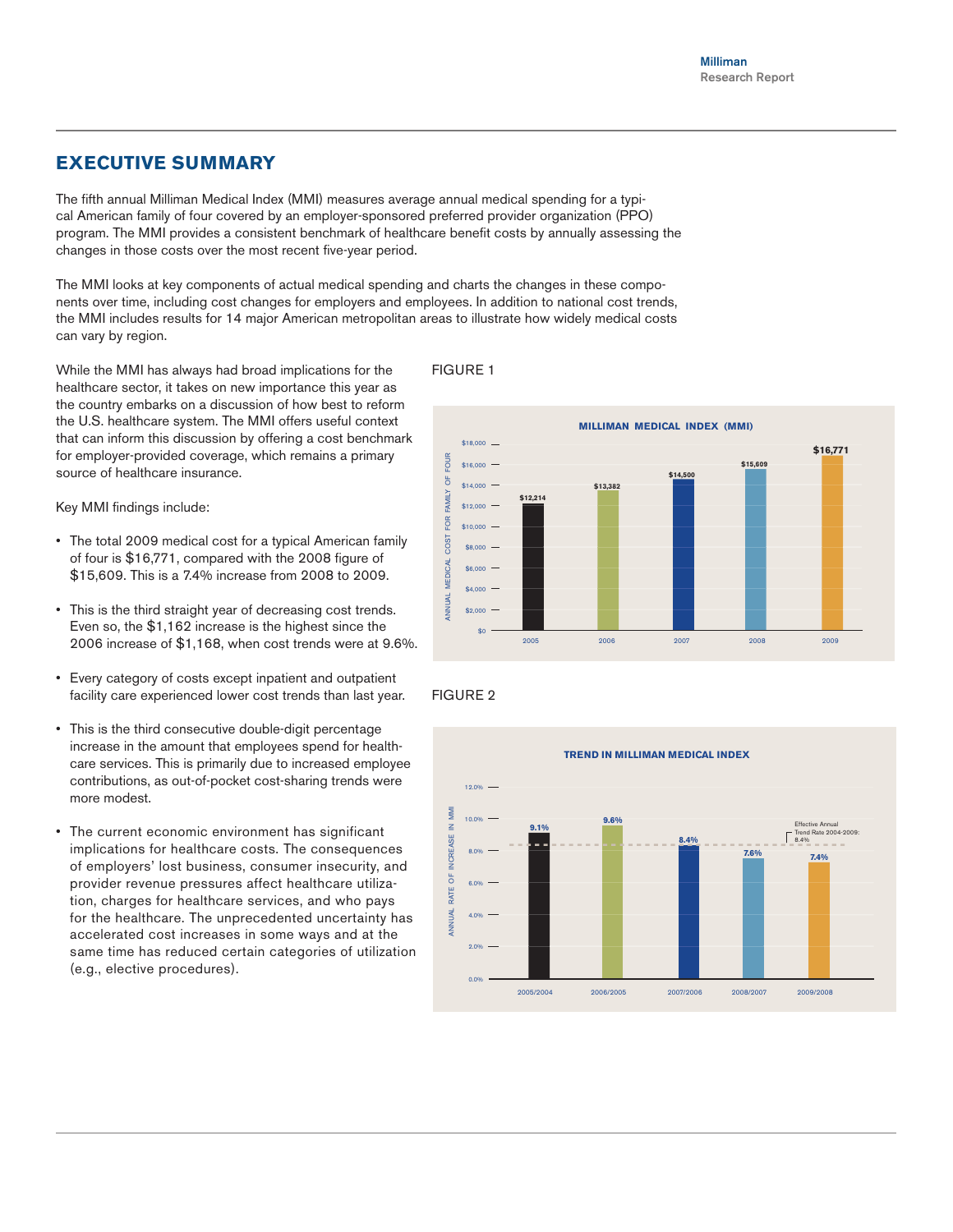# **Table of Contents**

| <b>EXECUTIVE SUMMARY</b>                          |                  |
|---------------------------------------------------|------------------|
| <b>MACROECONOMIC EFFECTS ON HEALTHCARE COSTS</b>  | 3                |
| <b>GEOGRAPHIC VARIATION OF HEALTH COSTS</b>       | $\boldsymbol{4}$ |
| <b>DISSECTING HEALTHCARE COSTS</b>                | 5                |
| OTHER FACTORS AFFECTING HEALTHCARE COSTS          | 6                |
| <b>EMPLOYEES' SHARE OF MILLIMAN MEDICAL INDEX</b> | $\overline{7}$   |
| <b>VARIATION IN PLAN DESIGN</b>                   | 9                |
| <b>WHERE TO NEXT?</b>                             | 10               |
| TECHNICAL APPENDIX - MILLIMAN MEDICAL INDEX       | 11               |
| ABOUT THE MILLIMAN MEDICAL INDEX                  | 12               |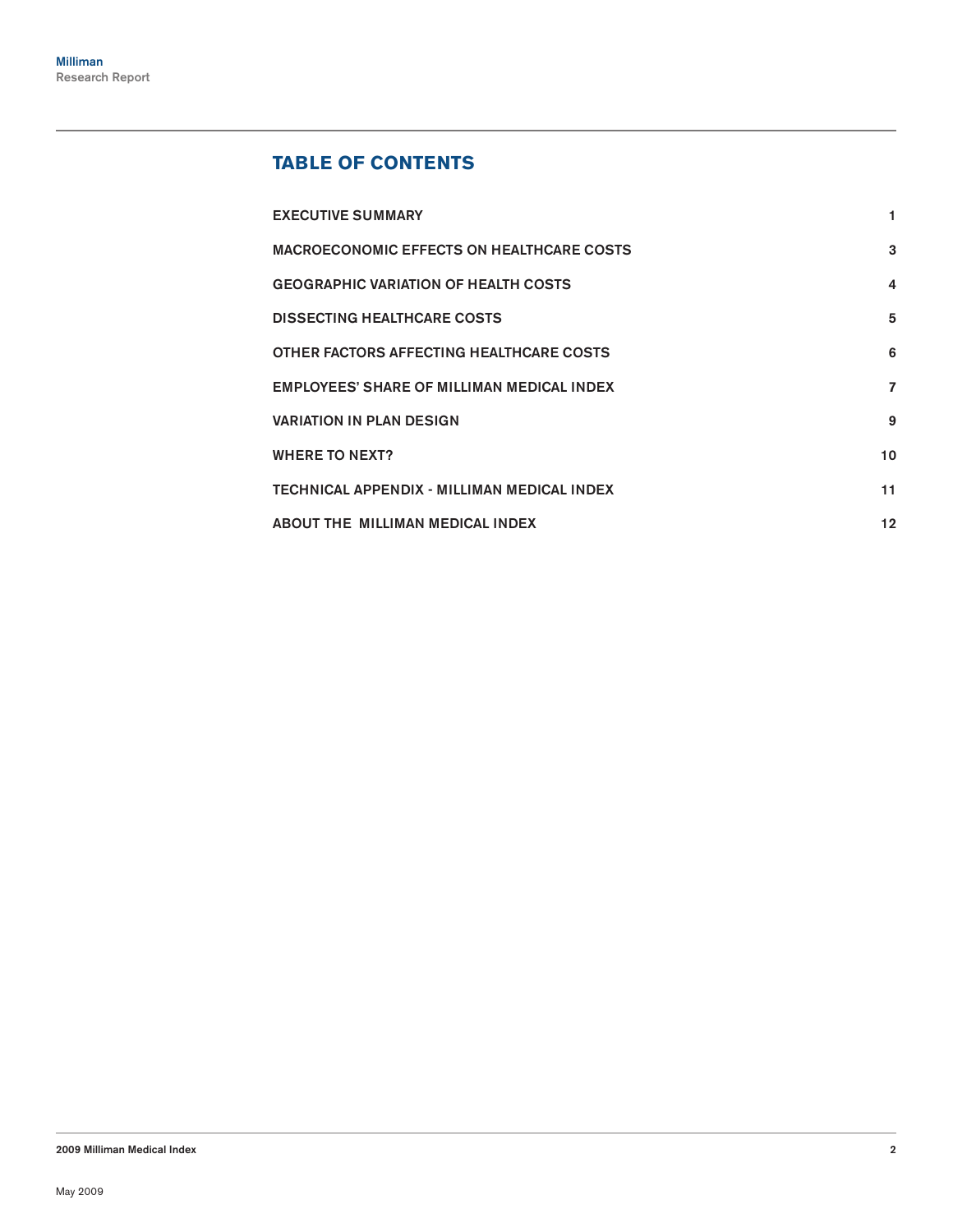# **Macroeconomic effects on healthcare costs**

The recent economic downturn is affecting total healthcare expenditures in the United States. Credible data that quantifies the effects is just now emerging, but preliminary data and anecdotal evidence suggest the emergence of several key cause-and-effect relationships.

- • *Private business revenues are down.* Businesses are responding with layoffs and increases in employee payroll deduction contributions to health insurance. Looking forward, we believe employers may respond as they have in previous years and implement further increases in employees' out-ofpocket cost sharing. A less common response is to eliminate health insurance altogether.
- • *The national unemployment rate is at its highest level in decades.* As workers become unemployed, or feel uncertainty about their employment security, they adjust their utilization of healthcare services, sometimes accelerating utilization if they expect to lose insurance coverage, and sometimes postponing care to avoid incurring out-of-pocket expenses. Loss of employer-sponsored insurance is also increasing the ranks of the uninsured, causing people who lose insurance to reduce their consumption of healthcare services.
- • *Government tax revenue is down.* This has obvious implications for Medicare and Medicaid. It is also easy to forget that governments not only govern but also employ many people. Some government entities may respond in the same way as private businesses: by cutting employees or reducing benefits.
- • *For some healthcare providers, gross revenues are down.* Price pressure from purchasers and decreases in utilization mean that revenue may not keep pace with expenses. While this might result in lower overall healthcare costs in the short term, it might also increase pressure on providers to increase their average charge per service delivered, accelerating unit cost trends.

*The recent economic downturn is affecting total healthcare expenditures in the United States.*

*As workers become unemployed, or feel uncertainty about their employment security, they adjust their utilization of healthcare services, sometimes accelerating utilization if they expect to lose insurance coverage, and sometimes postponing care to avoid incurring out-of-pocket expenses.*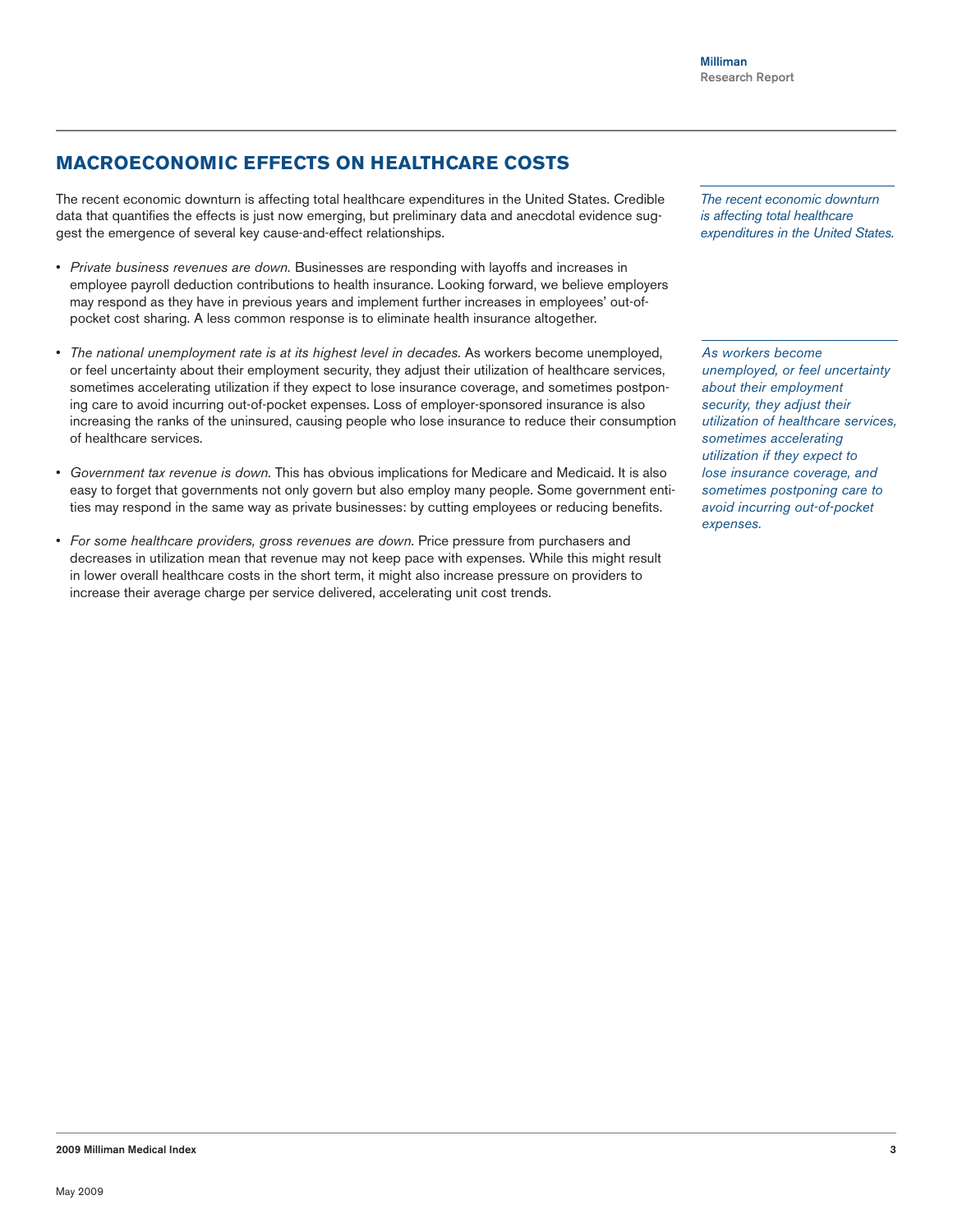# **Geographic variations in health costs**

Figure 3 shows 2009 Milliman Medical Indices for 14 major metropolitan areas; the costs vary from low to high by more than 30%, with the lower-cost areas generally being in the West and across some parts of the South. The variations from city to city result from a complex array of regional factors, including medical-service treatment patterns, utilization of healthcare services, and costs per service. The geographic indices were developed on a consistent basis using standard actuarial principles. The 14 cities were selected from across the country to illustrate the geographic variation in costs. While the range across the 14 cities is substantial, costs in other cities could fall outside the illustrated range.

## FIGURE 3



# **Percentage of National Average**

*Perhaps the most interesting dynamic illustrated here is the cost of healthcare in Miami exceeding the \$20,000 mark, the first city in our study to climb so high. Miami is 21% more costly than the national average and especially high compared with Phoenix, which comes in below \$15,000 and is 11% lower than the national average.*

In our study, three cities are 10% more costly than the national average. Perhaps the most interesting dynamic illustrated here is the cost of healthcare in Miami exceeding the \$20,000 mark, the first city in our study to climb so high. Miami is 21% more costly than the national average and especially high compared with Phoenix, which comes in below \$15,000 and is 11% lower than the national average.

Across all 14 cities, cost relationships are similar to last year. Why is this? These cost factors evolve slowly, depending on factors such as local business expenses (e.g., rent or physician salaries) and longingrained practice patterns. Specific fee schedules and individual choices to use healthcare can evolve more quickly.

#### 2009 Milliman Medical Index 4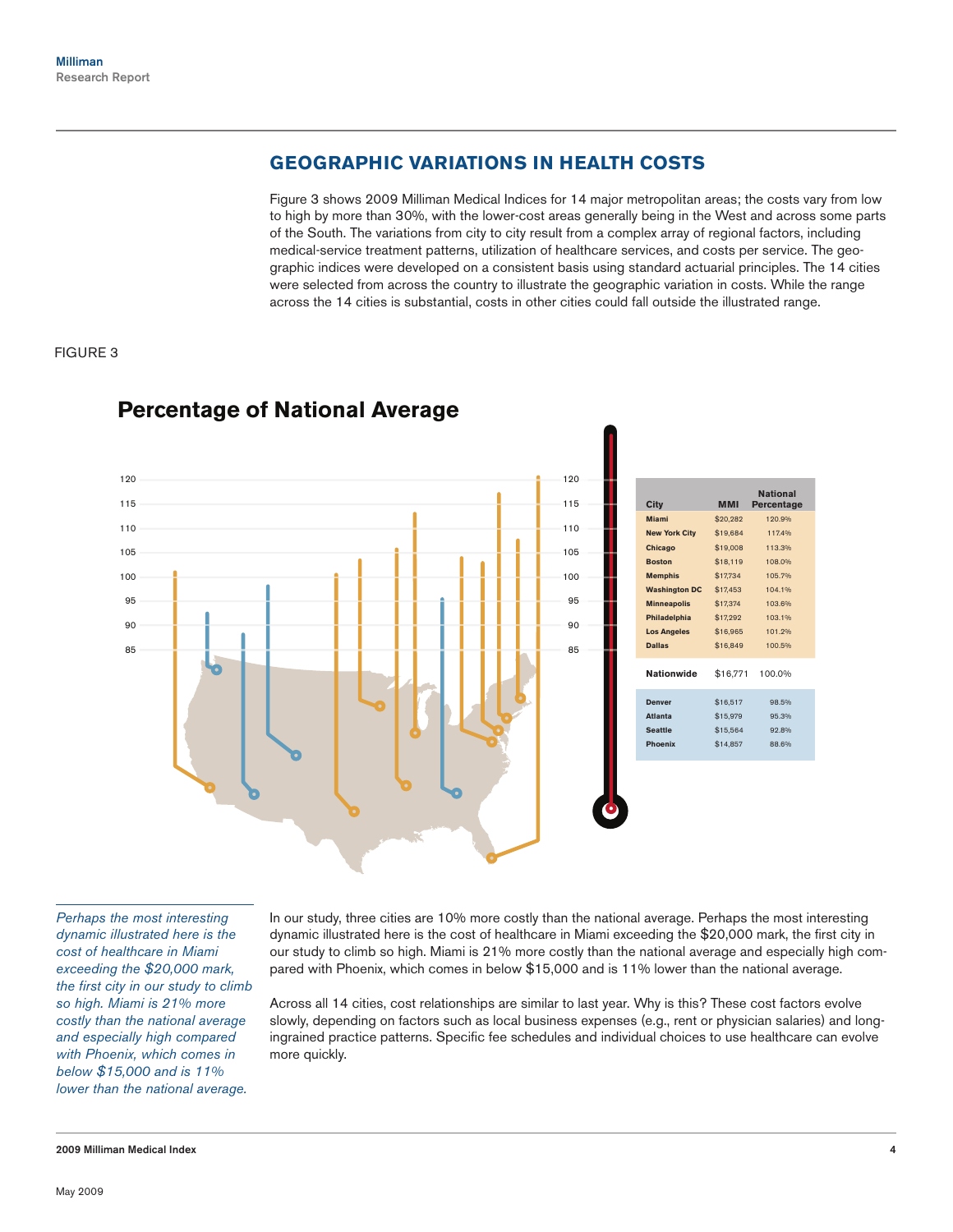# **Dissecting healthcare costs**

Figure 4 shows the distribution of the \$16,771 total medical costs paid by and on behalf of the typical American family of four. It includes both the portion of costs paid by an employer's benefit plan and the

portion paid by the family in the form of out-of-pocket cost sharing. Inpatient and outpatient facility services combined represent 47% of the total annual medical costs, physician services represent 34%, prescription drugs represent 15%, and other miscellaneous services represent 4%. Over the past five years, outpatient facility and pharmacy care have increased at a larger average annual rate than physician services. In fact, during most of those five years, physician cost trends were one of the lowest components. As a result, physician services now represent a smaller portion of total healthcare costs than they did five years ago.

The 2008 to 2009 hospital inpatient cost trend increased from 7.1% to 7.7%. Most of the inpatient cost trend is driven by unit cost trend; we are seeing very little change in utilization. The hospital outpatient cost trend increased from 9.4% to 10.2%, mostly because of increased charges. Hospital outpatient care is the area of highest growth this year.

The physician cost trend declined from 6.2% to 6.0%. Although physician costs are the biggest piece of the healthcare cost pie (Figure 4), their cost trend is lower than that of most other healthcare services.

At 7.9%, pharmacy cost trends were 0.5% higher than the overall cost trend of 7.4%. Just under 40% of this year's increase in pharmacy spending is due to increased utilization. Pharmacy spending is also affected by the mix of drugs that are dispensed, including the increased utilization of generics over the last several years.

On a dollar basis, hospital services and physician services contributed \$620 and \$326, respectively, to the increase in total annual medical costs between 2008 and 2009, while pharmacy's contribution totaled \$182.

## FIGURE 4



*The MMI categorizes medical costs into five major categories: inpatient hospital services, outpatient hospital services, physician services, prescription drugs, and all other services.*

## FIGURE 5

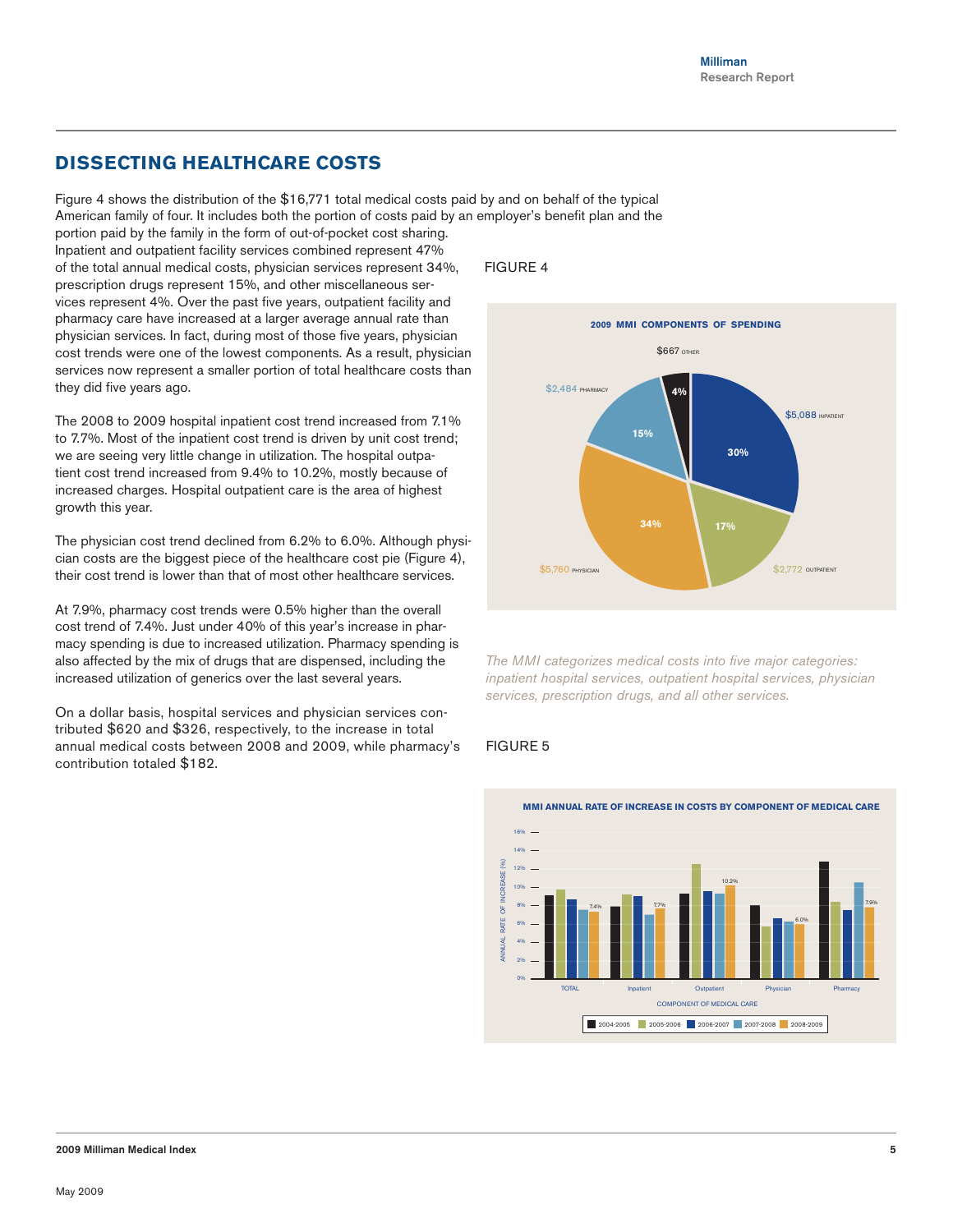# **Other factors affecting healthcare costs**

Unit cost (as opposed to utilization) is the dominant driver of health cost trend for 2009. Utilization trend is relatively flat for inpatient and outpatient hospital services. The dampened utilization trend is driven by both private- and public-sector practices, with a continued reduction expected if key healthcare reform initiatives take hold. We suspect that a convergence of initiatives will increase transparency in the quality and cost of healthcare services and will improve the quality and efficiency of healthcare delivery.

*Heightened federal, state, commercial payer, and business community initiatives are focusing on inpatient efficiency and quality.*

Heightened federal, state, commercial payer, and business community initiatives are focusing on inpatient efficiency and quality. More pervasive adoption of prevention, wellness, and disease management programs intended to improve the health of individuals and reduce the demand for services is apparent. This has been coupled with more aggressive utilization management of outpatient services and use of patient decision-support programs aimed at reducing the supply of medically unnecessary services. Enhanced pharmacy-management techniques are becoming the norm. Last, there is a resurgence of provider organization risk contracting and a movement to establish non-risk-bearing accountable care organizations (ACOs). These organizations are groups of providers (physicians, hospitals, nursing homes, etc.) who contract to manage the full continuum of patient care with an arrangement to share in cost savings.

As these initiatives focus national attention on best-practice utilization benchmarks, utilization outliers will experience more scrutiny, highlighting the potential to further reduce medically unnecessary utilization.

## **INPATIENT** cost-control initiatives

**Renewed focus on inpatient utilization review by commercial payers to identify medically unnecessary hospital stays and days**

**2009 nationwide rollout of Medicare Recovery Audit Contractor (RAC) programs with a focus on recovering payments for admissions not meeting medical necessity**

**Focus on reducing admissions equated with poor quality, including readmissions, ambulatory-care-sensitive admissions, and preferencesensitive admissions**

**Mandatory reporting of hospital-acquired infections in some states**

**Adoption of Medicare payment policy by commercial payers to not pay for "never events" (hospital-preventable errors)** 

**Growing use of hospitalists to improve inpatient throughput**

**Value-based hospital payment programs, including pay-for-quality outcomes reporting and hospital tiering based on quality outcomes**

## **OUTPATIENT** cost-control initiatives

**Medical home model primary-care delivery intended to coordinate care, reduce unnecessary specialist care, and reduce duplication of diagnostics and treatments** 

**Wellness programs that provide financial incentive for behavior change (not just participation)**

**Disease management vendors putting fees at risk to meet utilization and clinical outcomes**

**Increased adoption of radiology benefit management** 

**Increased focus on conducting and utilizing comparative effectiveness research to evaluate treatment options** 

**Patient decision-support education programs to foster shared patient/physician treatment decision making**

## Pharmaceutical cost-control initiatives

**More aggressive pharmacy benefit management, including programs that employ step edits, therapeutic substitution, dose optimization, prior authorization, day supply limits, refill-too-soon supply limits, and promotion of generics**

**Medicare Part D requirement to provide medication management therapy program**

**Targeted value-based insurance designs (VBID) that reduce copays for compliant patients, not across-the-board copay reductions**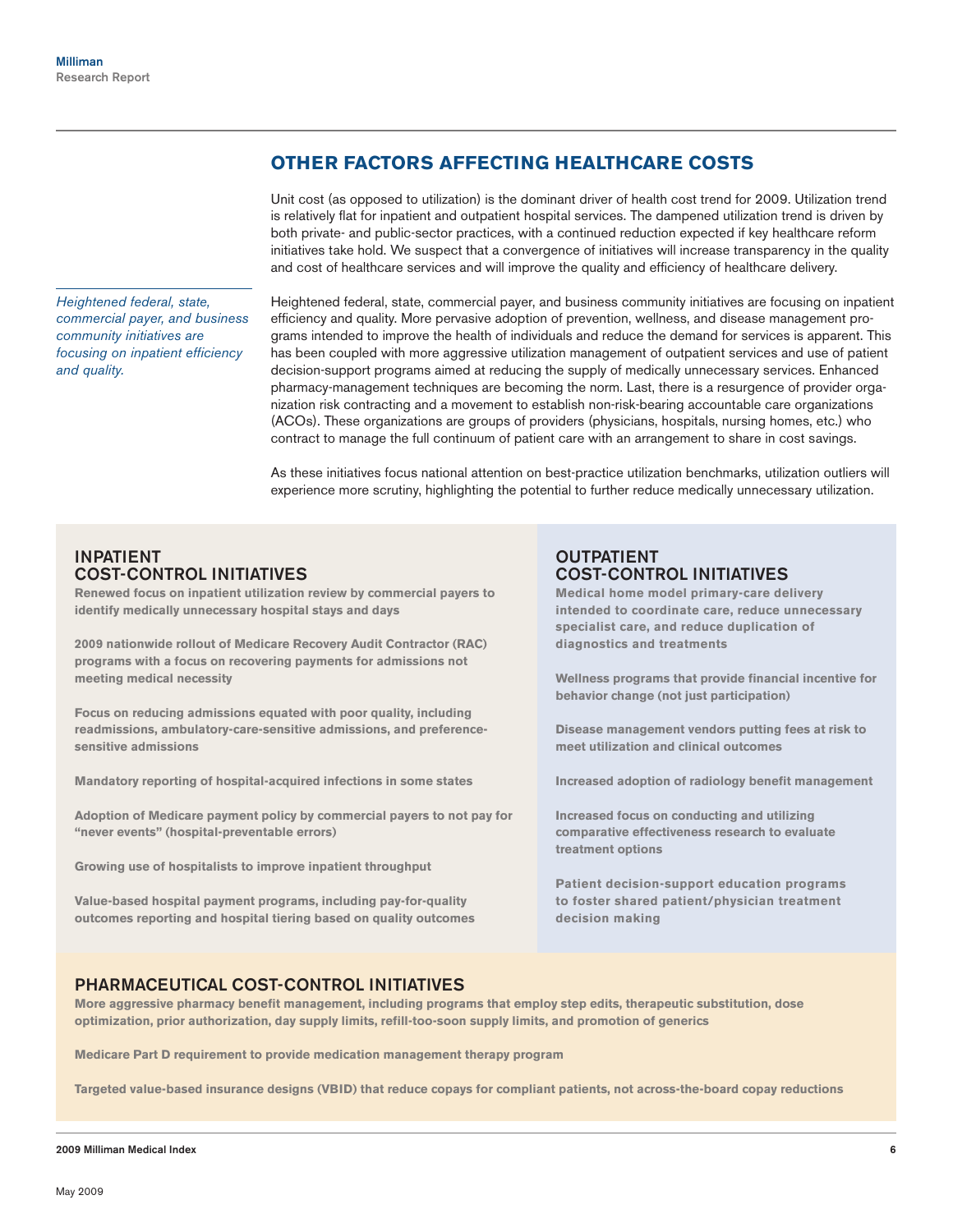## **Employee share of Milliman Medical Index**

Similar to the last two years and in contrast to prior patterns, healthcare costs continue to shift from employers to employees. Much of this is due to the recent economic downturn that is causing employers to reduce their portion of benefit costs as a cost-saving measure. While we see recent reductions for the employer portion, employers still pay the majority of the costs for healthcare benefits, and they still support benefits as a means to attract and retain employees.

In order to understand the drivers behind the employer and employee portions, it is necessary to clearly define each source of payment. For the MMI, we use three main categories:

- 1. *Employer subsidy.* Employers subsidize a portion of the monthly premium costs for their employees' coverage.
- 2. *Employee contributions.* Employees who choose to participate in the plan pay the remainder of the monthly premium costs, usually through payroll deductions.
- 3. *Employee out-of-pocket cost at time of service.* Employees who receive care may have copays, deductibles, and other design elements that are paid out of pocket at the time of service.

Figure 6 shows the relative proportions of each of these three categories for 2009. Of the \$16,771 total medical cost for a family of four, the employer pays about \$9,947 in employer subsidy (59%) while the employee pays \$4,004 (24%) in employee contributions and \$2,820 (17%) in employee out-of-pocket costs.

FIGURE 7

## FIGURE 6



### **ANNUAL INCREASE IN SPENDING SPLIT BY EMPLOYER AND EMPLOYEE PORTIONS**

|                                                    | 2005/2004 | 2006/2005 | 2007/2006 | 2008/2007 | 2009/2008 |
|----------------------------------------------------|-----------|-----------|-----------|-----------|-----------|
| <b>TOTAL MEDICAL COST</b><br>(EMPLOYER & EMPLOYEE) | 9.1%      | $9.6\%$   | 8.4%      | 7.6%      | 7.4%      |
| EMPLOYEE OUT-OF-POCKET<br><b>COST SHARING</b>      | $6.0\%$   | 8.6%      | 9.5%      | 10.5%     | 5.4%      |
| EMPLOYEE PAYROLL DEDUCTION                         | 5.6%      | 5.4%      | 12.8%     | 10.1%     | 14.7%     |
| EMPLOYER PORTION                                   | 11.3%     | 11.3%     | 6.5%      | 6.0%      | 5.4%      |

Figures 7 and 8 show the historical growth in these three categories. Over the past year, the total cost increase in the MMI was borne more by employees than employers. Employer subsidies have increased about \$500 while employees have seen increases of about \$650, including \$500 for employee contributions and \$150 for employee out-of-pocket costs. The increase in the employee costs (employee contributions plus out-of-pocket costs) exceeded the employer cost increase by 30%. In the history of the MMI, the increase in employee costs has never exceeded the increase in employer costs by more than 10%.

#### FIGURE 8

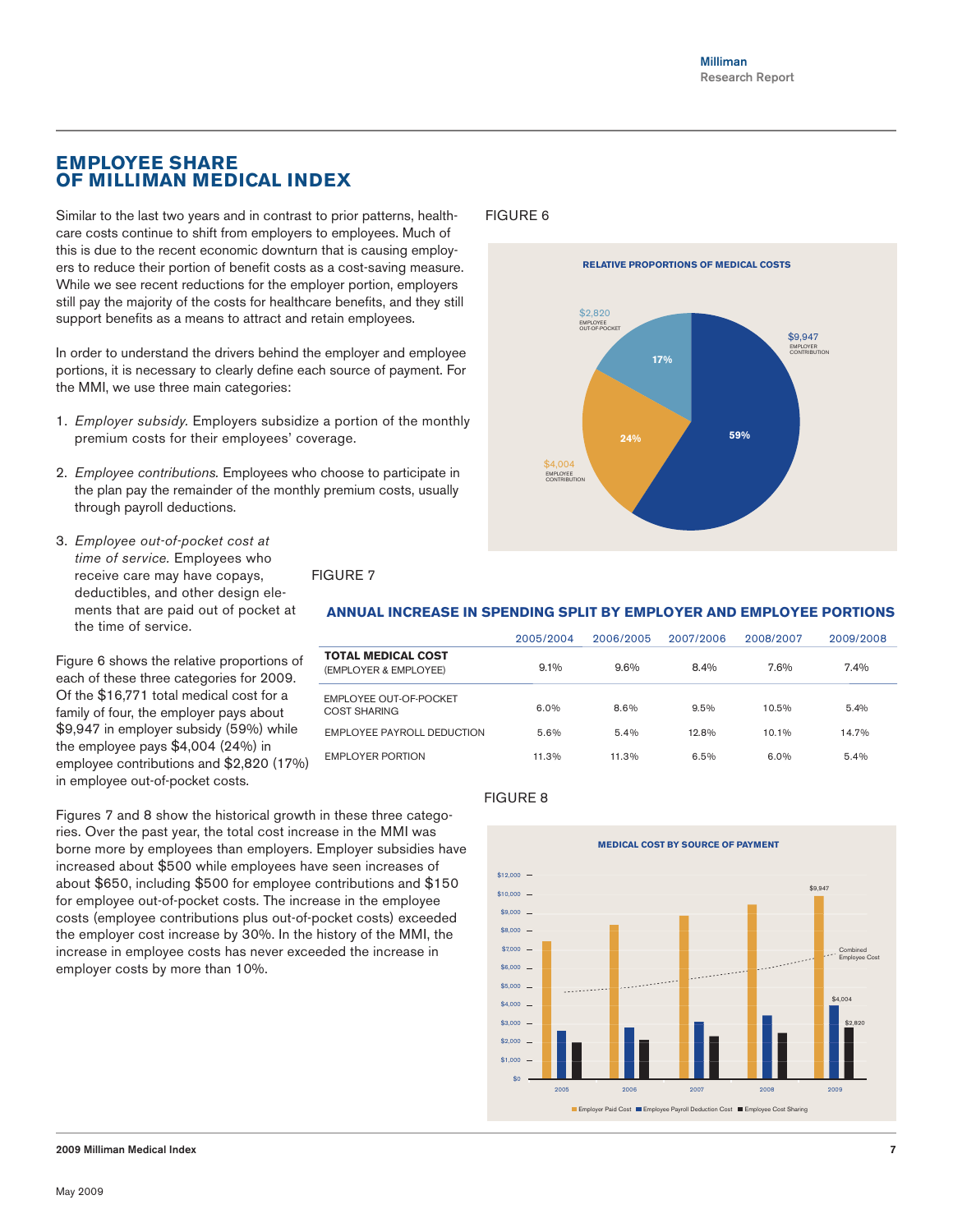Over the last five years, the differences between the three categories have been less pronounced; in other words, employers and employees have taken turns bearing the burdens of cost increases. In terms of absolute dollars, the total MMI has increased about \$5,600 since 2004. Employers have seen their portion go up approximately \$3,200 and employees about \$2,400. On a percentage basis,

## FIGURE 9



#### FIGURE 10



the total average cost increase was 8.4% annually, with employer subsidies increasing 8.1%, employee contributions increasing 9.7%, and employee out-of-pocket costs increasing 8.0%.

Employee contributions continue to garner more attention because they affect all participants, not just those who visit a healthcare provider. Based on Milliman's national survey of more than 4,000 employers as well as data from the Kaiser Family Foundation, we estimate that the employee's portion of the premium was 28.7%, a significant increase over last year's 27.0%. Employee contributions for our typical family of four have grown to \$4,004, a significant portion of wages. For example, using an average household income of \$50,000,<sup>1</sup> the total cost to participate in the plan (even with no claims) can exceed 8% of income.

Clearly, employers are making broad changes to their benefit plans, but the changes in this area are not reflected as dramatically as certain other cost-saving strategies, such as salary reductions and layoffs. In response to a difficult economic environment, employers look for quick and definite cost-saving strategies. Because benefit plans are typically changed only annually, and because employees can choose to change plans only once each year, cost sharing is slower and more variable in its impact than other cost-saving strategies. In light of this, we find many employers are choosing to implement salary reductions or layoffs now in order to ensure their viability and will consider additional, perhaps more dramatic, changes to their benefit plans in future annual benefit cycles. In other words, we expect benefit plan changes to continue even after the recession subsides.

1 U.S. Census Bureau. (August 2008). Income, Poverty, and Health Insurance Coverage in the United States: 2007. Available at: http://www.census.gov/prod/2008pubs/p60-235.pdf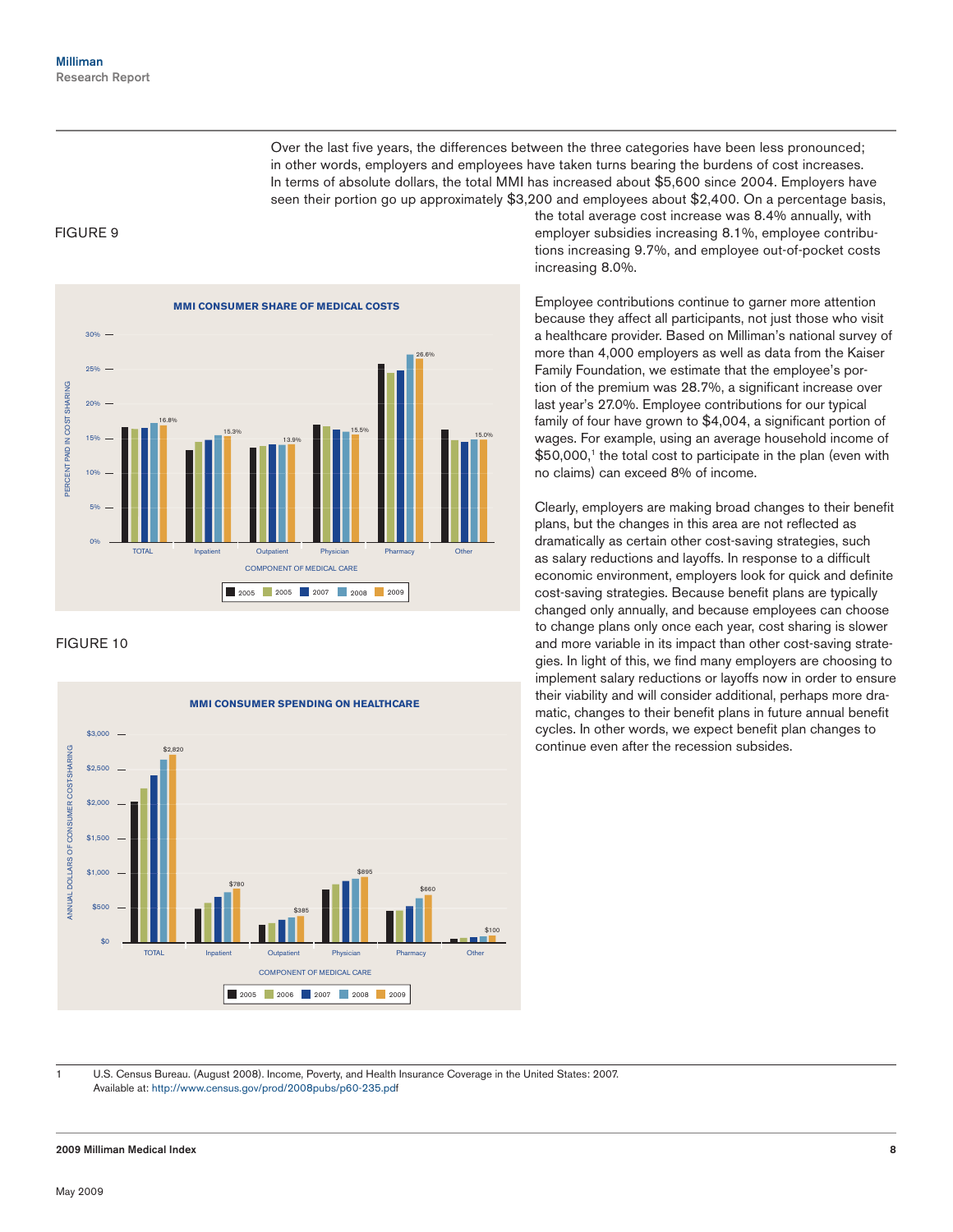## **Variation in plan design**

Employment-based medical coverage is just one part of the total compensation package. For many reasons, benefits can vary substantially from one job to another, with significant variation observed in the typical benefits provided by large and small employers, different industry sectors, and other job distinctions.

Even though PPO plans remain the most common plan design, significant growth in other types of coverage has been observed. For example, over the last few years, we have seen increased prevalence of high-deductible plans, such as consumer-driven health plans (CDHPs), with employers often continuing to offer an average plan and perhaps a richer buy-up plan. According to Kaiser, 13% of employers now offer a CDHP, compared to only 4% in 2005.

Because the MMI is based on the current average PPO plan design, it provides a useful measurement and comparison point for discussing other plans. For example, the Federal Employees Health Benefits Program (FEHBP) has received attention during healthcare reform conversations. We compared average cost sharing for our typical family of four under the plan design of the most popular FEHBP plan with the MMI average PPO plan design. On average, the family would pay \$435 less per year in cost sharing (or more than 15% less out of pocket at time of service) under that particular FEHBP plan. The premium needed to support benefit costs would be correspondingly higher under this FEHBP plan. The total cost to deliver care (i.e., total premium plus out-of-pocket costs) is similar for the two benefit plans.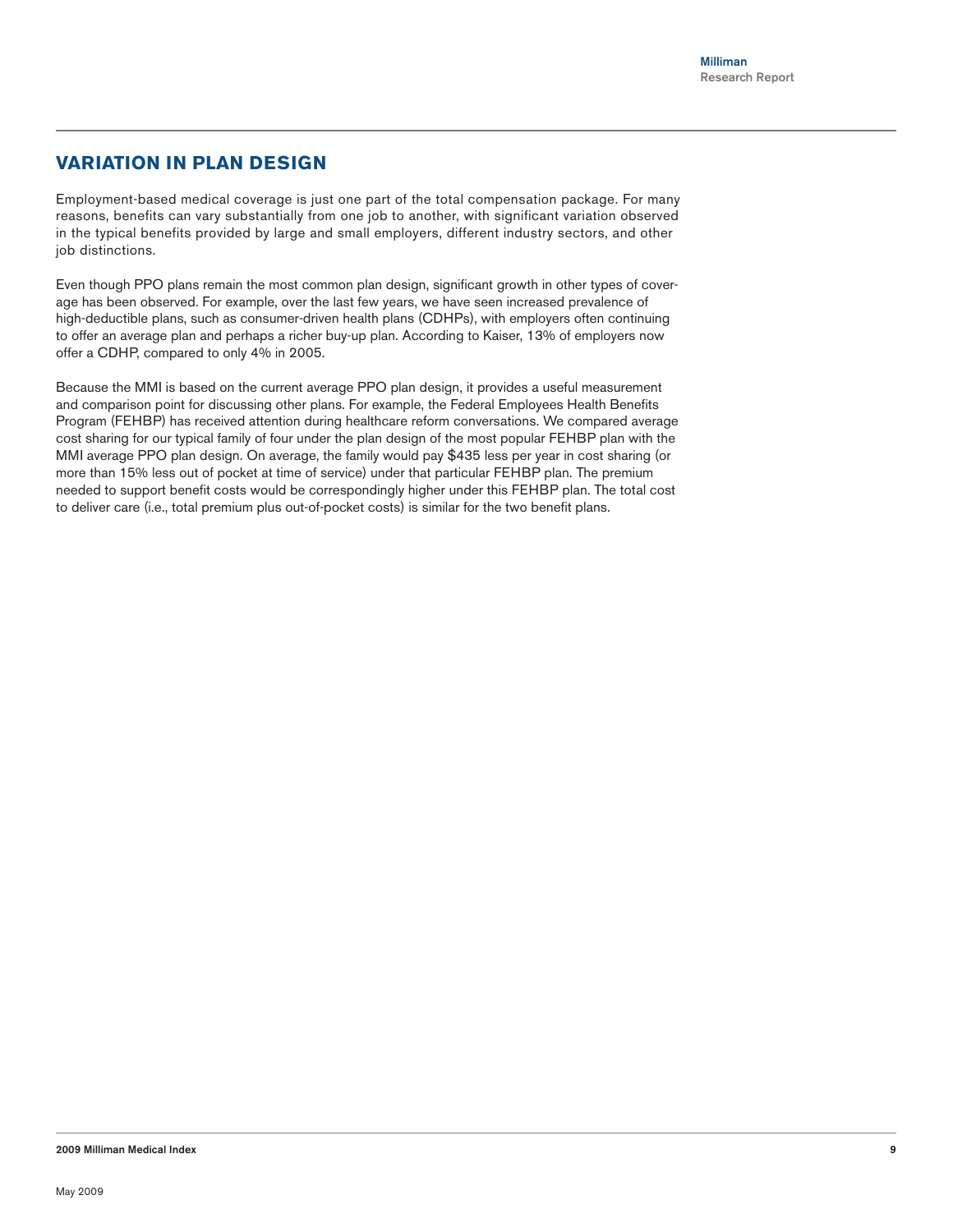# **Where to next?**

The MMI reflects a number of cost dynamics that put the U.S. healthcare reform challenge in perspective. Consider:

- • A five-year view of the cost trend confirms why there is now agreement on the need for some form of healthcare reform—in that time, the cost of healthcare for a family of four has risen from \$12,214 to \$16,771. The MMI is 37% higher than when we started publishing these results in 2004.
- • The total cost of healthcare is especially difficult for families when you look at the cost-share numbers (49% increase in employee share of premiums/ 39% increase in out of pocket).
- • The macroeconomic situation is making this cost trend more untenable, affecting employees' share of costs even as it hits families' bottom lines and causes employers to reduce or eliminate coverage, jobs, or both.

But the news is not all negative:

- • Rarely have we seen so much industry will coalesced around reducing healthcare costs. When we began publishing the MMI results in 2005, few could have predicted a consensus on cost reduction among providers, government, consumers, employers, and insurers.
- • While costs are increasing, we've seen a few examples of how players in the current system are reversing this cost trend through a convergence of various initiatives. For example, the pharmaceutical cost trend is down this year, and medical management is more accepted.
- • The geographic disparity in utilization highlights the opportunity for cost savings. Opportunities exist to implement best practices that ensure access to the right care at the right time in the right treatment setting by the right provider.

#### Which raises the question: Where do we go from here?

In the history of this study–and more broadly, in the history of Milliman's 50+ years consulting to healthcare payers—we have rarely faced so much uncertainty. Analysis is only as accurate as its underlying assumptions, and the current environment is one in which assumptions can change quickly. While we stand behind our results as the most accurate proactive study of healthcare costs available, we would be remiss if we failed to mention that, in this rapidly changing environment, much is prone to change.

*In the history of this study—and more broadly, in the history of Milliman's 50+ years consulting to healthcare payers—we have rarely faced so much uncertainty.*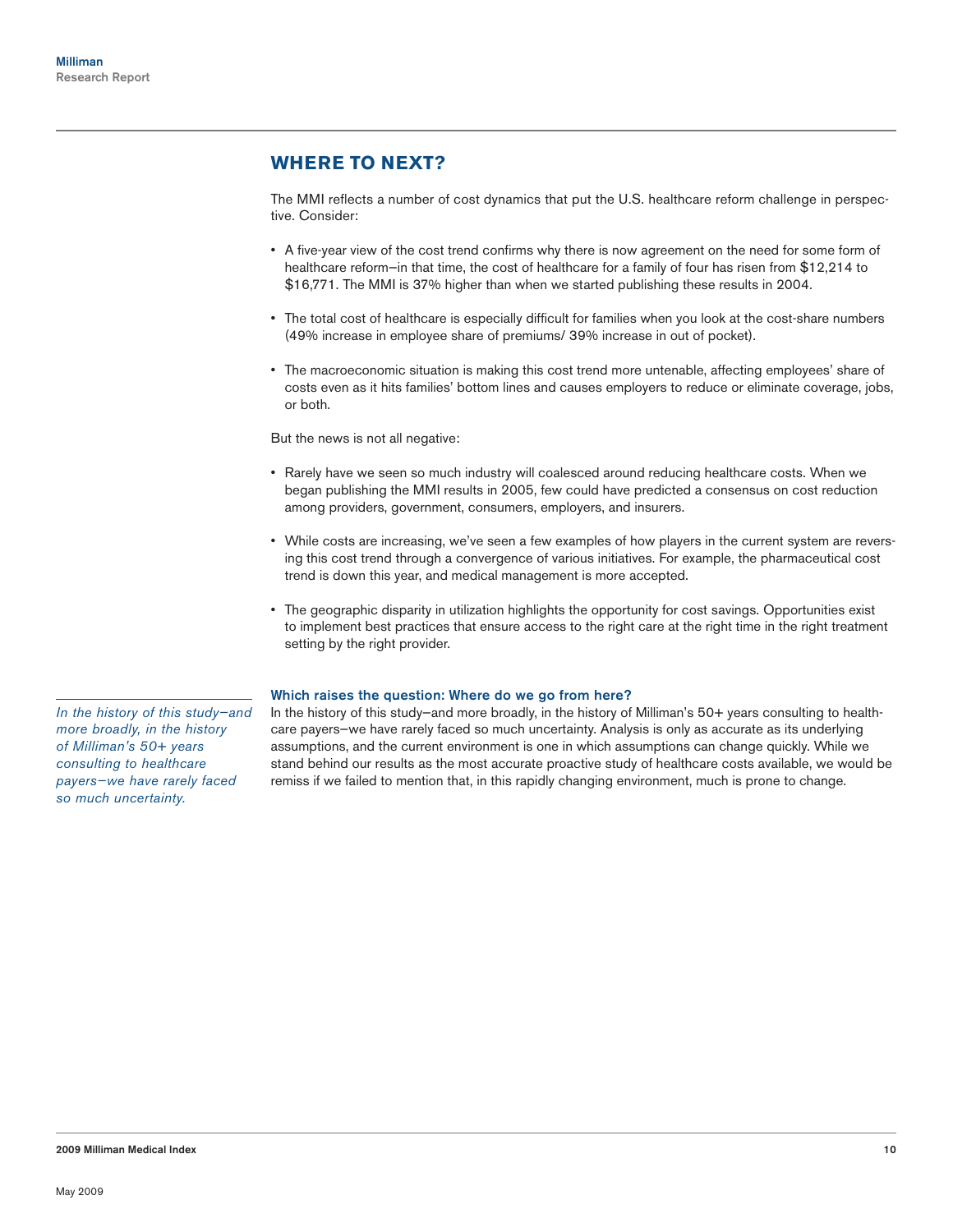## **Technical Appendix—Milliman Medical Index**

The Milliman Medical Index is a byproduct of Milliman's ongoing research in healthcare costs. The MMI is derived from Milliman's flagship health cost research tool, the *Health Cost Guidelines™*, as well as a variety of other Milliman and industry data sources, including Milliman's *Group Health Insurance Survey™*.

The MMI represents the projected total cost of medical care for a hypothetical American family of four (two adults and two children) covered under an employer-sponsored PPO health benefit program, and reflects the following:

- • Nationwide average provider fee levels negotiated by insurance companies and preferred provider networks.
- Average PPO benefit levels offered under employer-sponsored health benefit programs.<sup>2</sup>
- • Utilization levels representative of the average for the commercially insured (non-Medicare, non-Medicaid) U.S. population.

#### Variation in costs

While the MMI measures cost for a typical family of four, any particular family or individual could have significantly different costs. Variables that have a significant impact on costs include:

- • *Age and gender.* There is wide variation in costs by age, with older people generally having higher costs per person than younger people. Variation also exists by gender.
- • *Individual health status.* Tremendous variation also results from health status differences. People with chronic conditions are likely to have much higher average healthcare costs than people without these conditions.
- • *Geographic area.* Significant variation exists among healthcare costs by geographic areas because of differences in healthcare provider practice patterns and average costs for the same services.
- • *Provider variation.* The cost of healthcare depends on the providers used. Costs also vary widely because of differences in both billed charge levels and discounts that payers negotiate.
- • *Insurance coverage.* The presence of insurance coverage and the *richness* of that coverage also affect healthcare spending.

2 For example, for 2009, average benefits are assumed to have an in-network deductible of \$473, various copays (e.g., \$75 for emergency room visits, \$19 for physician office visits, \$10/25%/30% for generic/formulary brand/non-formulary brand drugs), coinsurance of 14% for non-copay services, etc.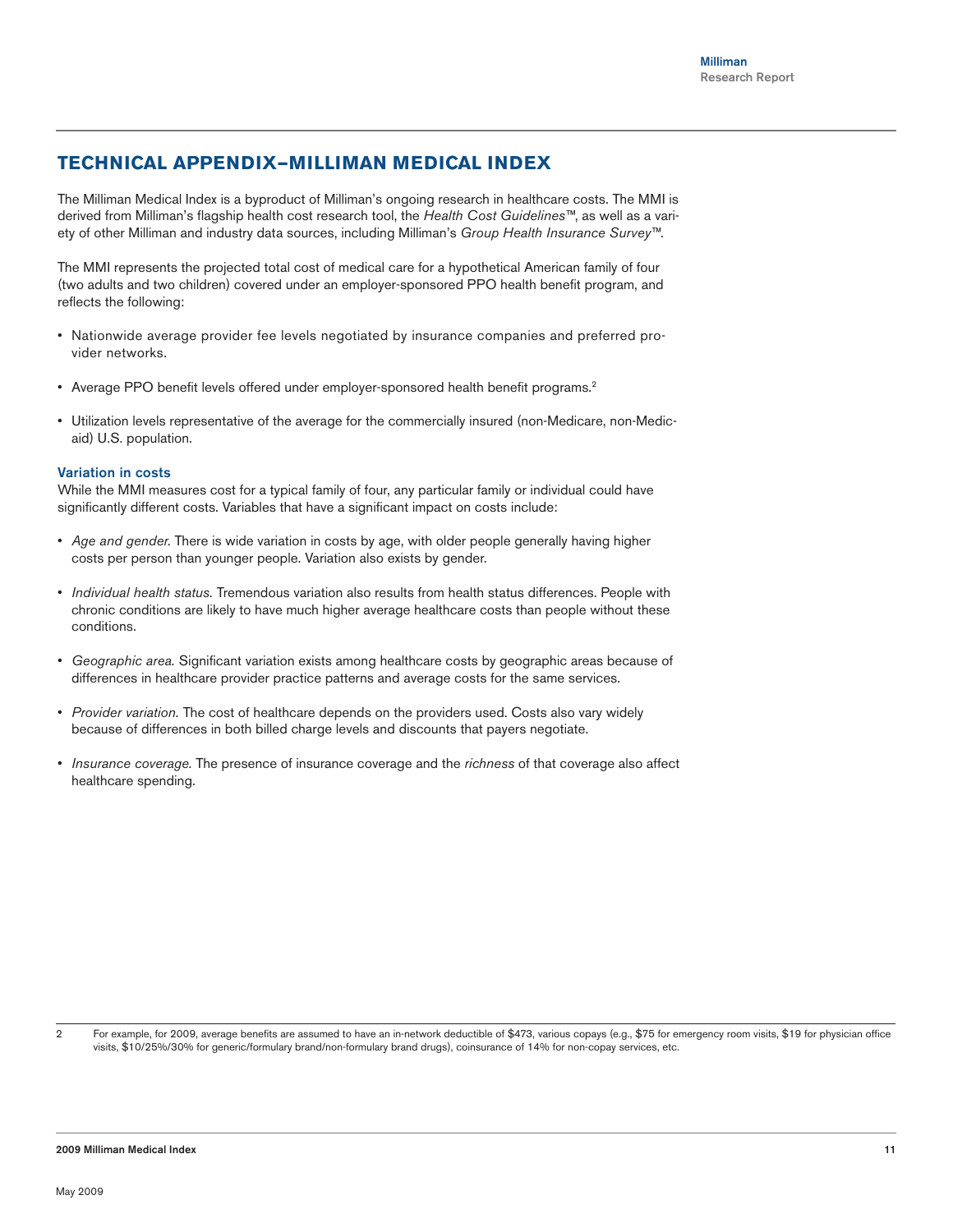## **About the Milliman Medical Index**

The MMI includes the cost of services paid under an employer health benefit program, as well as costs borne by employees in the form of deductibles, coinsurance, and copayments. The MMI represents the total cost of payments to healthcare providers, the most significant component of health insurance program costs, and excludes the nonmedical administrative component of health plan premiums. The MMI includes detail by provider type (e.g., hospitals, physicians, and pharmacies), for utilization, negotiated charges, and per capita costs, as well as how much of these costs are absorbed by employees in the form of cost sharing.

The 2009 report marks the fifth year of the MMI. The MMI incorporates proprietary Milliman studies to determine representative provider reimbursement levels by years, as well as other reliable sources, including the *Kaiser Family Foundation/Health Research and Educational Trust 2008 Annual Employer Health Benefit Survey* (Kaiser/HRET) to assess changes in health plan benefit level by year.

Launched more than 50 years ago, the Milliman *Health Cost Guidelines* is an industry standard, now used by more than 90 leading insurers to estimate expected health insurance claim costs. The seven-volume publication includes utilization rates for specific services and variations in costs in different parts of the country—critical data used by traditional health carriers and managed care organizations for product pricing. In addition, the *Guidelines* provides utilization benchmarks for managed care arrangements. The *Guidelines* is updated annually from core data sources, which contain the complete annual health services of more than 15 million lives, as well as various specialized proprietary databases. Milliman invests more than \$2 million annually in updating the *Guidelines*.

Milliman's *Group Health Insurance Survey* (formerly *HMO Intercompany Rate Survey*), launched in 1992, provides the industry's only annual survey measuring rate levels and experience for a uniform population and benefit design for HMOs, PPOs, and consumer-driven health plans from across the nation. Survey results are provided by metropolitan statistical area, state, region, and nationwide. The survey is used by managed care organizations nationwide to compare their rate levels and experience with those of their competitors, and includes utilization rates, costs of care for physician and hospital services, and various rate levels.